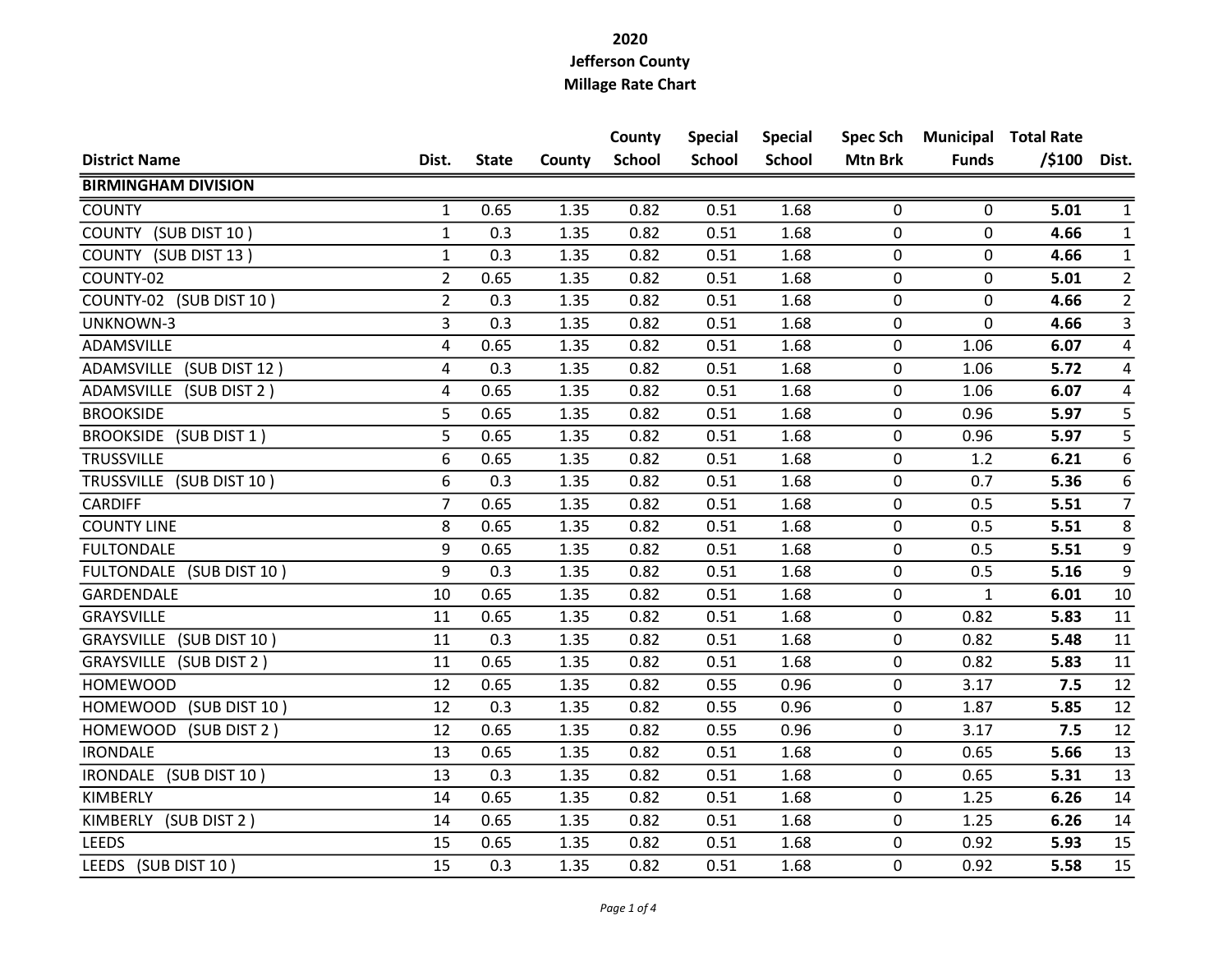|                                      |       |              |        | County        | <b>Special</b> | <b>Special</b> | <b>Spec Sch</b> |              | <b>Municipal Total Rate</b> |                 |
|--------------------------------------|-------|--------------|--------|---------------|----------------|----------------|-----------------|--------------|-----------------------------|-----------------|
| <b>District Name</b>                 | Dist. | <b>State</b> | County | <b>School</b> | <b>School</b>  | <b>School</b>  | <b>Mtn Brk</b>  | <b>Funds</b> | $/$ \$100                   | Dist.           |
| <b>MORRIS</b>                        | 16    | 0.65         | 1.35   | 0.82          | 0.51           | 1.68           | 0               | 0.65         | 5.66                        | 16              |
| <b>MOUNTAIN BROOK</b>                | 17    | 0.65         | 1.35   | 0.82          | 0.57           | 0.99           | 1.85            | 4.67         | 10.9                        | 17              |
| <b>TARRANT</b>                       | 18    | 0.65         | 1.35   | 0.82          | 1.12           | 0              | 0               | 1.7          | 5.64                        | 18              |
| TARRANT (SUB DIST 10)                | 18    | 0.3          | 1.35   | 0.82          | 1.12           | 0              | $\mathbf 0$     | 0.68         | 4.27                        | 18              |
| <b>TRAFFORD</b>                      | 19    | 0.65         | 1.35   | 0.82          | 0.51           | 1.68           | 0               | 0.5          | 5.51                        | 19              |
| <b>VESTAVIA HILLS</b>                | 20    | 0.65         | 1.35   | 0.82          | 1.51           | 0              | 0               | 4.93         | 9.26                        | 20              |
| VESTAVIA HILLS (SUB DIST 2)          | 20    | 0.65         | 1.35   | 0.82          | 1.51           | 0              | 0               | 4.93         | 9.26                        | 20              |
| VESTAVIA HILLS (SUB DIST 3)          | 20    | 0.65         | 1.35   | 0.82          | 1.51           | 0              | $\mathbf 0$     | 2.875        | 7.205                       | 20              |
| <b>WARRIOR</b>                       | 21    | 0.65         | 1.35   | 0.82          | 0.51           | 1.68           | 0               | 0.8          | 5.81                        | 21              |
| WARRIOR (SUB DIST 1)                 | 21    | 0.65         | 1.35   | 0.82          | 0.51           | 1.68           | 0               | 0.8          | 5.81                        | 21              |
| <b>WEST JEFFERSON</b>                | 22    | 0.65         | 1.35   | 0.82          | 0.51           | 1.68           | 0               | 0            | 5.01                        | 22              |
| <b>HOOVER (BHAM DIVISION)</b>        | 23    | 0.65         | 1.35   | 0.82          | 1.39           | 0              | $\mathbf 0$     | 3.05         | 7.26                        | 23              |
| HOOVER (BHAM DIVISION) (SUB DIST 10) | 23    | 0.3          | 1.35   | 0.82          | 1.39           | 0              | 0               | 2.4          | 6.26                        | 23              |
| <b>MAYTOWN (BHAM DIVISION)</b>       | 24    | 0.65         | 1.35   | 0.82          | 0.51           | 1.68           | $\mathbf 0$     | 0.5          | 5.51                        | 24              |
| <b>SUMITON</b>                       | 25    | 0.65         | 1.35   | 0.82          | 0.51           | 1.68           | $\mathbf 0$     | 0.6          | 5.61                        | 25              |
| <b>ARGO</b>                          | 26    | 0.65         | 1.35   | 0.82          | 0.51           | 1.68           | 0               | 0.5          | 5.51                        | 26              |
| BIRMINGHAM-30                        | 30    | 0.65         | 1.35   | 0.82          | 0.57           | 1.01           | $\mathbf 0$     | 2.85         | 7.25                        | 30              |
| BIRMINGHAM-30<br>(SUB DIST 10)       | 30    | 0.3          | 1.35   | 0.82          | 0.57           | 1.01           | 0               | 0.98         | 5.03                        | 30              |
| BIRMINGHAM-31                        | 31    | 0.65         | 1.35   | 0.82          | 0.57           | 1.01           | 0               | 2.85         | 7.25                        | 31              |
| BIRMINGHAM-32                        | 32    | 0.65         | 1.35   | 0.82          | 0.57           | 1.01           | 0               | 2.85         | 7.25                        | 32              |
| BIRMINGHAM-33                        | 33    | 0.65         | 1.35   | 0.82          | 0.57           | 1.01           | $\pmb{0}$       | 2.85         | 7.25                        | 33              |
| BIRMINGHAM-34                        | 34    | 0.65         | 1.35   | 0.82          | 0.57           | 1.01           | 0               | 2.85         | 7.25                        | 34              |
| BIRMINGHAM-35                        | 35    | 0.65         | 1.35   | 0.82          | 0.57           | 1.01           | 0               | 2.85         | 7.25                        | 35              |
| BIRMINGHAM-36                        | 36    | 0.65         | 1.35   | 0.82          | 0.57           | 1.01           | 0               | 2.85         | 7.25                        | 36              |
| BIRMINGHAM-37                        | 37    | 0.65         | 1.35   | 0.82          | 0.57           | 1.01           | 0               | 2.85         | 7.25                        | $\overline{37}$ |
| BIRMINGHAM-38                        | 38    | 0.65         | 1.35   | 0.82          | 0.57           | 1.01           | 0               | 2.85         | 7.25                        | 38              |
| BIRMINGHAM-39                        | 39    | 0.65         | 1.35   | 0.82          | 0.57           | 1.01           | 0               | 2.85         | 7.25                        | 39              |
| <b>BIRMINGHAM ANNEX</b>              | 43    | 0.65         | 1.35   | 0.82          | 0.57           | 1.01           | 0               | 0            | 4.4                         | 43              |
| BIRMINGHAM ANNEX (SUB DIST 10)       | 43    | 0.3          | 1.35   | 0.82          | 0.57           | 1.01           | 0               | 0            | 4.05                        | 43              |
| MT. OLIVE                            | 44    | 0.65         | 1.35   | 0.82          | 0.51           | 1.68           | 0               | $\mathbf{1}$ | 6.01                        | 44              |
| <b>MULGA</b>                         | 45    | 0.65         | 1.35   | 0.82          | 0.51           | 1.68           | 0               | 0.7          | 5.71                        | 45              |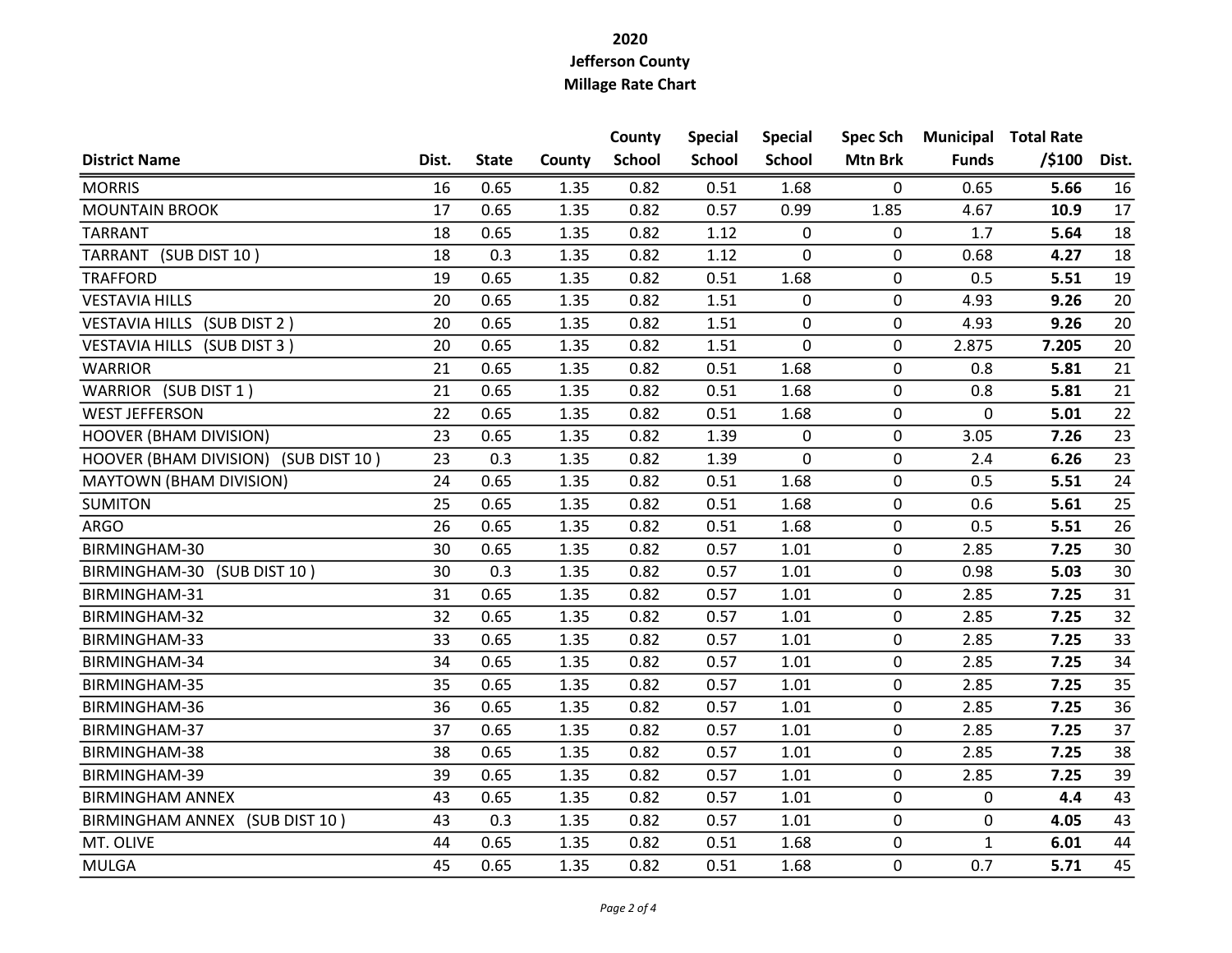|                                       |       |              |        | County        | <b>Special</b> | <b>Special</b> | <b>Spec Sch</b> |              | <b>Municipal Total Rate</b> |       |
|---------------------------------------|-------|--------------|--------|---------------|----------------|----------------|-----------------|--------------|-----------------------------|-------|
| <b>District Name</b>                  | Dist. | <b>State</b> | County | <b>School</b> | <b>School</b>  | <b>School</b>  | <b>Mtn Brk</b>  | <b>Funds</b> | $/$ \$100                   | Dist. |
| <b>CLAY</b>                           | 46    | 0.65         | 1.35   | 0.82          | 0.51           | 1.68           | 0               | 0.5          | 5.51                        | 46    |
| <b>CENTER POINT</b>                   | 47    | 0.65         | 1.35   | 0.82          | 0.51           | 1.68           | 0               | 0.5          | 5.51                        | 47    |
| CENTER POINT (SUB DIST 10)            | 47    | 0.3          | 1.35   | 0.82          | 0.51           | 1.68           | 0               | 0.5          | 5.16                        | 47    |
| <b>PINSON</b>                         | 48    | 0.65         | 1.35   | 0.82          | 0.51           | 1.68           | $\mathbf 0$     | 0            | 5.01                        | 48    |
| <b>BESSEMER DIVISION</b>              |       |              |        |               |                |                |                 |              |                             |       |
| COUNTY (BESS DIV)-50                  | 50    | 0.65         | 1.35   | 0.82          | 0.51           | 1.68           | 0               | 0            | 5.01                        | 50    |
| COUNTY (BESS DIV)-50 (SUB DIST 1)     | 50    | 0.3          | 1.35   | 0.82          | 0.51           | 1.68           | $\pmb{0}$       | 0            | 4.66                        | 50    |
| COUNTY (BESS DIV)-51                  | 51    | 0.65         | 1.35   | 0.82          | 0.51           | 1.68           | 0               | 0            | 5.01                        | 51    |
| COUNTY (BESS DIV)-51 (SUB DIST 1)     | 51    | 0.3          | 1.35   | 0.82          | 0.51           | 1.68           | $\pmb{0}$       | 0            | 4.66                        | 51    |
| <b>BESSEMER</b>                       | 52    | 0.65         | 1.35   | 0.82          | 0.54           | 0              | $\mathbf 0$     | 3.51         | 6.87                        | 52    |
| BESSEMER (SUB DIST 15)                | 52    | 0.3          | 1.35   | 0.82          | 0.54           | 0              | 0               | 3.51         | 6.52                        | 52    |
| BESSEMER (SUB DIST 5)                 | 52    | 0.3          | 1.35   | 0.82          | 0.54           | 0              | $\mathbf 0$     | 1.27         | 4.28                        | 52    |
| BESSEMER (SUB DIST NOCITY)            | 52    | 0.3          | 1.35   | 0.82          | 0.54           | 0              | $\pmb{0}$       | 3.51         | 6.52                        | 52    |
| <b>BRIGHTON</b>                       | 53    | 0.65         | 1.35   | 0.82          | 0.51           | 1.68           | 0               | 0.96         | 5.97                        | 53    |
| BIRMINGHAM-54                         | 54    | 0.65         | 1.35   | 0.82          | 0.57           | 1.01           | 0               | 2.85         | 7.25                        | 54    |
| <b>FAIRFIELD</b>                      | 55    | 0.65         | 1.35   | 0.82          | 0.58           | 0              | 0               | 4.05         | 7.45                        | 55    |
| FAIRFIELD (SUB DIST 1)                | 55    | 0.3          | 1.35   | 0.82          | 0.58           | 0              | 0               | 2.01         | 5.06                        | 55    |
| <b>LIPSCOMB</b>                       | 56    | 0.65         | 1.35   | 0.82          | 0.51           | 1.68           | 0               | 0.98         | 5.99                        | 56    |
| MAYTOWN (BESS-DIV)                    | 57    | 0.65         | 1.35   | 0.82          | 0.51           | 1.68           | 0               | 0.5          | 5.51                        | 57    |
| MIDFIELD                              | 58    | 0.65         | 1.35   | 0.82          | 0.6            | 1.05           | 0               | 3.78         | 8.25                        | 58    |
| MIDFIELD (SUB DIST 1)                 | 58    | 0.3          | 1.35   | 0.82          | 0.6            | 1.05           | $\mathbf 0$     | 2.8          | 6.92                        | 58    |
| MULGA (BESS DIV)                      | 59    | 0.65         | 1.35   | 0.82          | 0.51           | 1.68           | 0               | 0.7          | 5.71                        | 59    |
| <b>NORTH JOHNS</b>                    | 60    | 0.65         | 1.35   | 0.82          | 0.51           | 1.68           | 0               | 0.7          | 5.71                        | 60    |
| PLEASANT GROVE                        | 61    | 0.65         | 1.35   | 0.82          | 0.51           | 1.68           | 0               | 3            | 8.01                        | 61    |
| <b>SYLVAN SPRINGS</b>                 | 62    | 0.65         | 1.35   | 0.82          | 0.51           | 1.68           | 0               | 0.7          | 5.71                        | 62    |
| BIRMINGHAM (BESS DIV)                 | 63    | 0.65         | 1.35   | 0.82          | 0.57           | 1.01           | 0               | 2.85         | 7.25                        | 63    |
| BIRMINGHAM (BESS DIV)<br>(SUB DIST 1) | 63    | 0.3          | 1.35   | 0.82          | 0.57           | 1.01           | 0               | 0.98         | 5.03                        | 63    |
| BIRMINGHAM (BESS DIV)<br>(SUB DIST 2) | 63    | 0.65         | 1.35   | 0.82          | 0.57           | 1.01           | $\pmb{0}$       | 2.85         | 7.25                        | 63    |
| BIRMINGHAM (BESS DIV)<br>(SUB DIST 4) | 63    | 0.65         | 1.35   | 0.82          | 0.57           | 1.01           | 0               | 2.85         | 7.25                        | 63    |
| <b>HUEYTOWN</b>                       | 64    | 0.65         | 1.35   | 0.82          | 0.51           | 1.68           | $\mathbf 0$     | $\mathbf{1}$ | 6.01                        | 64    |
| HUEYTOWN (SUB DIST 1)                 | 64    | 0.3          | 1.35   | 0.82          | 0.51           | 1.68           | 0               | $\mathbf{1}$ | 5.66                        | 64    |